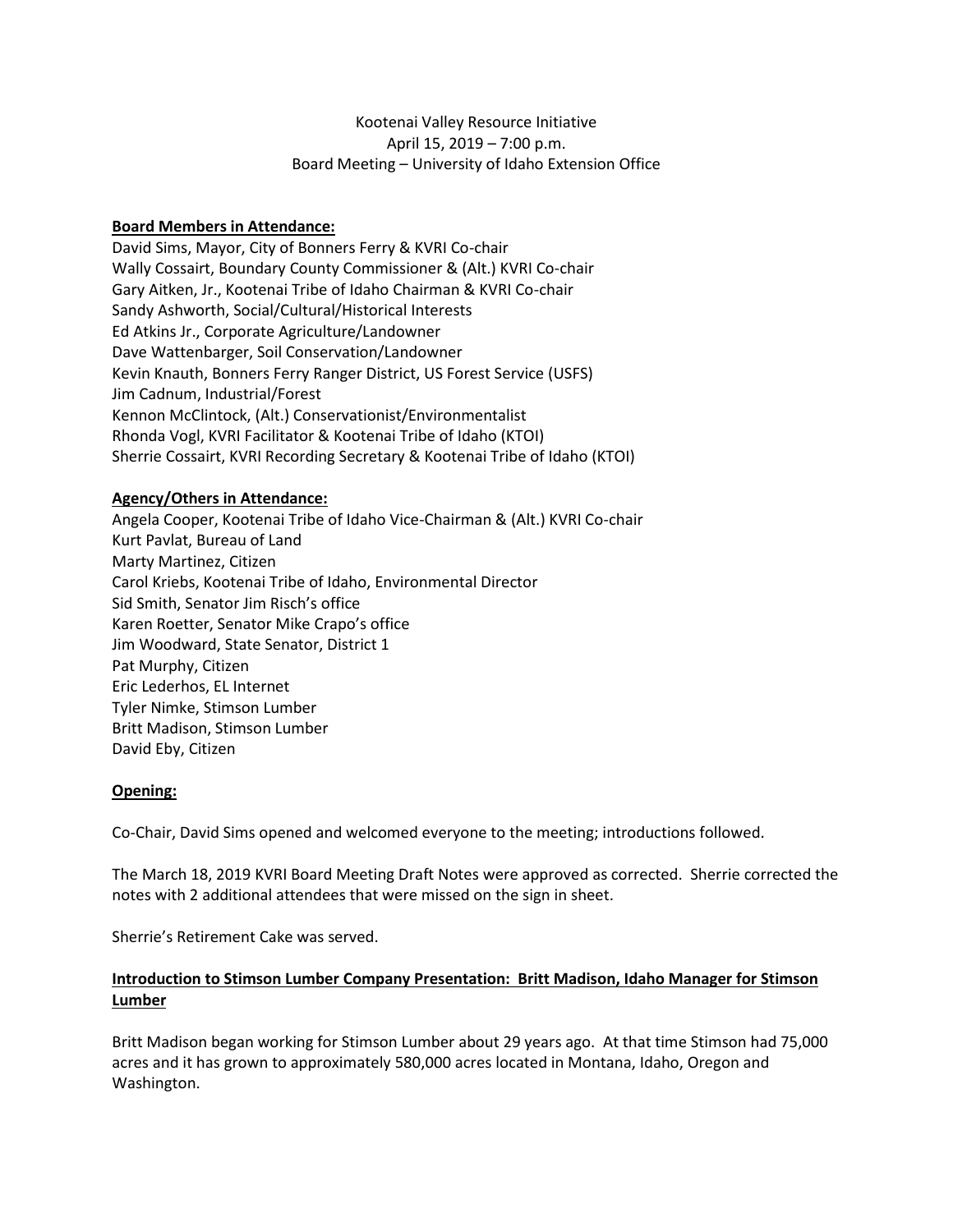In Idaho they have 164,000 acres divided into 3 management areas: Coeur d'Alene, St. Maries and Benewah. Tyler Nimke manages the Coeur d'Alene area and is the local contact for Bonner and Boundary County.

# History of Stimson Lumber

- Stimson was founded in 1850 by Theodore Douglas Stimson (TD) in Clare County, Michigan.
- TD and his sons moved westward in the 1890's to grow and expand the family business
- In 1899 purchased lands in Snohomish County, WA and Tillamook County, OR
- Purchased his first Mill in Ballard WA

## Stimson Today

- Stimson Lumber has 6 sawmills (3 in Oregon and 3 in Idaho) employing approximately 490 people
- Idaho stud mills are located in Plummer, Priest River and St. Maries
- Stimson Headquarters is in Portland OR
- Stimson is a privately held company with 6 generations of family members
- Stimson's philosophy is to own and manage timberlands for their shareholders while benefiting wildlife and supporting jobs and economies in rural communities into perpetuity

## **Stimson Conservation Partners**

- Idaho Department of Lands
- Idaho Fish & Game
- Trust for Public Land (TPL)
- The Nature Conservancy
- Inland NW Land Conservancy

## **Stimson Lumbers Idaho Conservation Easements**

- Bonner/Boundary Forest Stewardship Plan made up of 4 plans
	- $\Diamond$  McArthur Lake Plan
	- McArthur Lake East
	- McArthur Lake Wildlife Corridor
	- $\Diamond$  Kootenai Valley Forest Legacy
- Clagstone Meadows/Cape Horn Management Plan
- Sandborn Forest Stewardship Plan
- Total 24,237 acres

Britt discussed Stimson's inland tree growing initiative, reforestation, their accelerated pre-commercial thinning program, quality assurance sites and their scheduled seedling planting currently underway.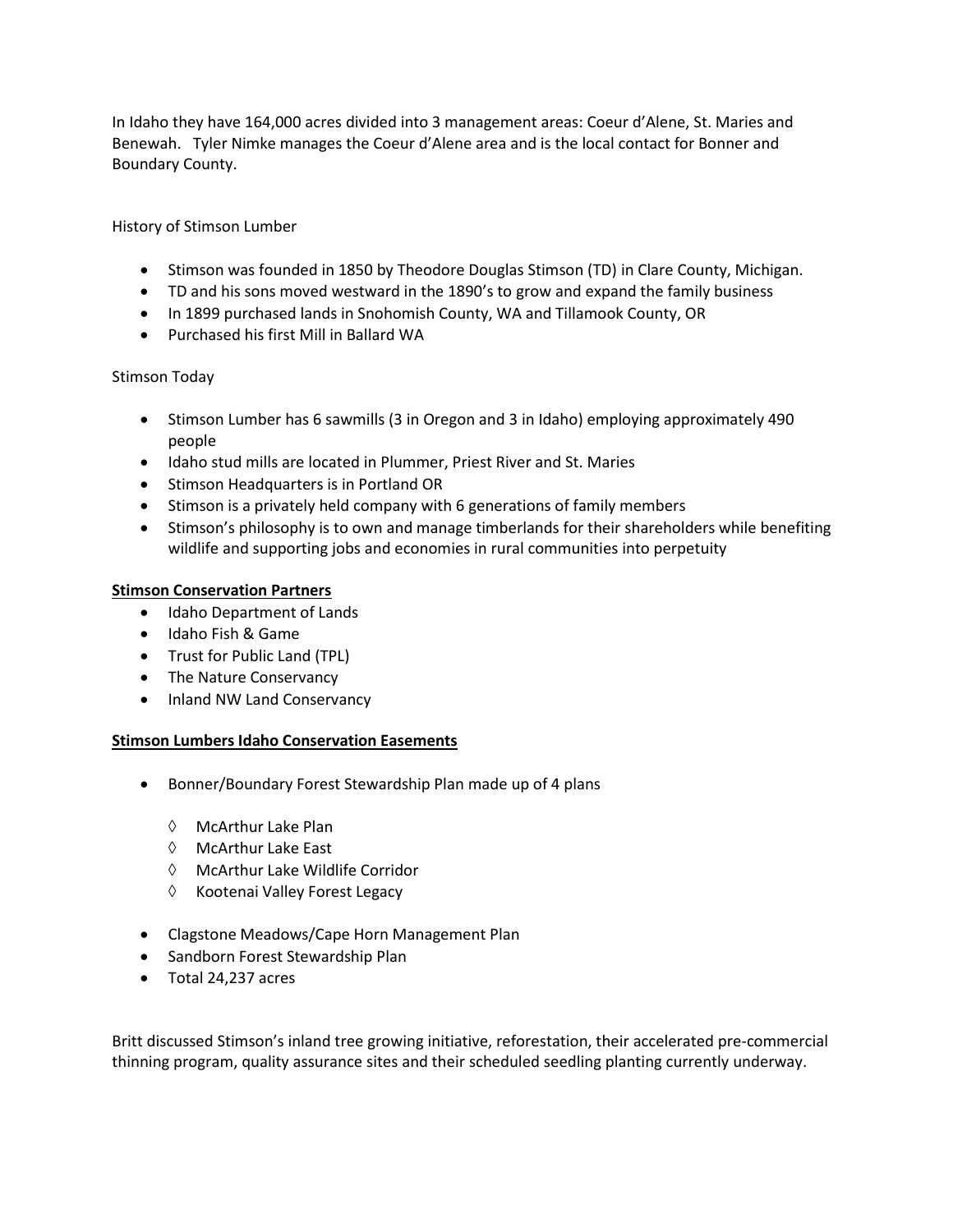## **Committee Updates**

## **Forestry Committee Update-Kevin Knauth**

#### **Camp Robin Project**

- $\bullet$  Signed decision-March 12<sup>th</sup>
- FY19 Camp Dawson Stewardship Sale -3<sup>rd</sup> Qtr.
- FY20 Robin Hood Timber Sale- $1<sup>st</sup>$  Qtr.

#### **Boulder Project**

- FY19- Black Boulder GNA sale coming out this summer
- FY20-Two additional sales, 1 Stewardship and 1 Timber Sale

## **Caribou/Snow Project**

- Located in Selkirks, from Caribou Creek Drainage north past Myrtle Drainage
- Collect the initial field data this summer
- Do the analysis over the winter
- Deliver a decision probably a year from this fall
- Will be scheduling a meeting with the Forestry Committee soon to look at opportunities

#### **Bog Creek**

- Objection period ended April 2
- Received 10 Objection letters
- Currently working through those letters

## **Over Snow Vehicle Travel- Kevin Knauth**

## **Winter Travel Planning on North Zone**

- Internally the Forest Service has developed a map and will be fine tuning it
- This map will be used for public comment and suggestions
- The Forest Plan encourages motorized recreation across the forest including winterized but not at the detriment to wildlife
- Will result in a map that identifies the areas permitted to ride snow vehicles in
- Decision will most likely be September of next year

Other Items:

# **Prescribed Burning**

- Brushy Mission II area a little slow with the moisture, burning to prepare for planting
- More burning planned when things dry out
- Snow Creek/Snow Way burning planned

## **Black Mountain Lookout Tower**

Meeting to determine the logistics of the relocation this summer